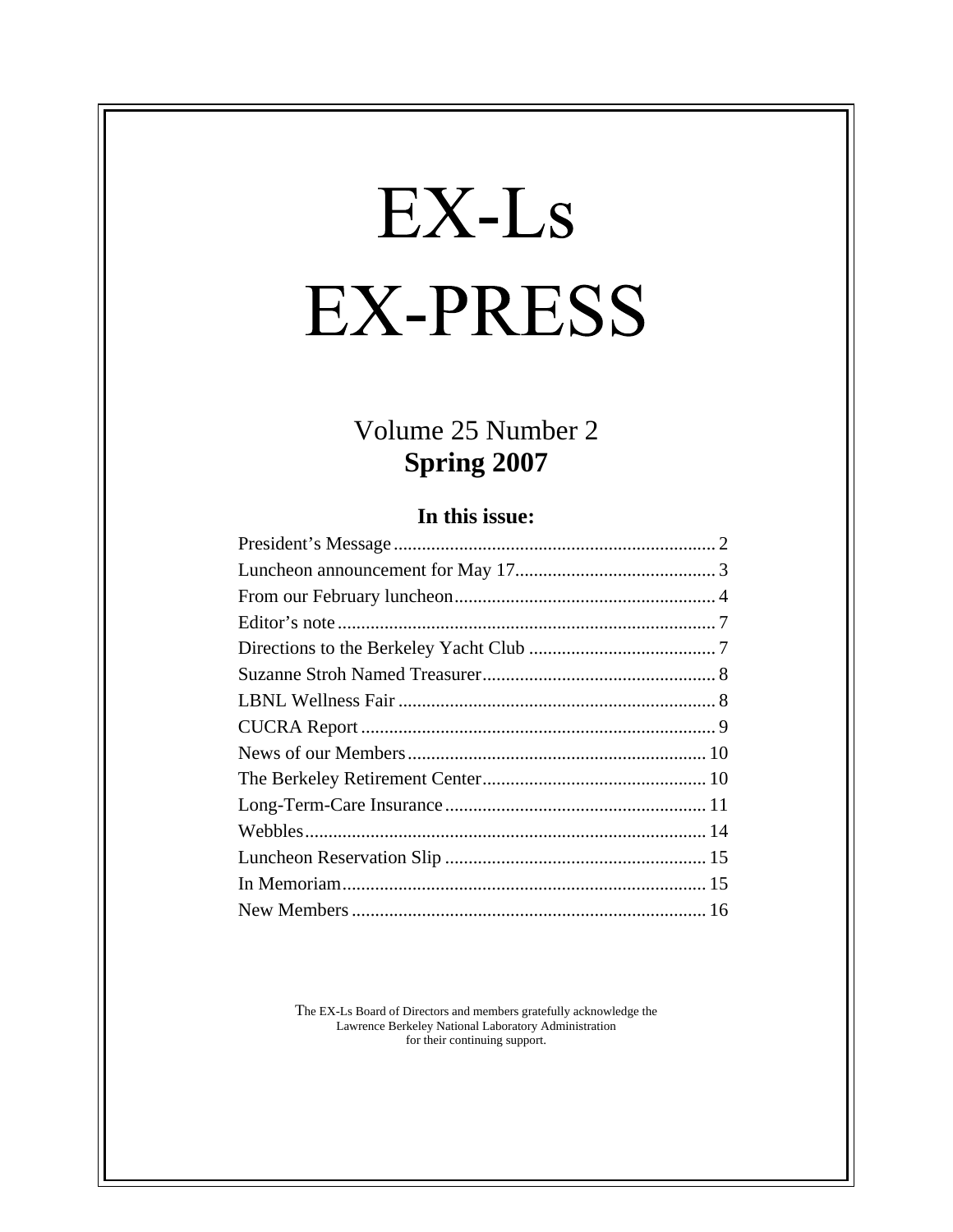Volume 25 #2: Spring 2007 (Published April 2007)

#### **President's Message Janis Dairiki**

I am looking forward to our upcoming lunch in a new location and I hope to see you all there. We will regard it as an experiment and an adventure. Vicky has arranged with the caterer (Peter McDonough Catering) for a delicious-sounding buffet. Your feedback regarding this format and location will be very important in determining where we hold our future luncheons, so be sure to fill out one of the short survey forms.

After 11 years of serving as Treasurer and Membership Chair, Bud Larsh has decided he has those positions perfected and is moving on. He will be greatly missed, especially since he also served as a large part of the Institutional memory for the board. I want to thank him for his many years of yeoman service. And I also want to welcome Suzanne Stroh as our new Treasurer; the board appointed her at its April 12 meeting to fill the rest of Bud's term.

It is a pleasure to welcome Andre Porter from the UCB Retirement Center as a liaison to our board meetings. We look forward to working more closely with him and the Center. All LBNL retirees are eligible for no-cost membership in the UCB Retirement Center. One of the benefits is the Center's *Learning in Retirement* program, which presents special courses on a wide variety of topics. I found the recent series on Military History: Three  $18<sup>th</sup>$  Century Battles to be particularly interesting, in large part due to the fact that Professor Thomas Barnes spoke of all the participants as if he knew them personally. Check out the Center's newly designed web site: *thecenter.Berkeley.edu* for upcoming courses and other activities. Some of the EX-Ls members helped staff the Retirement Center's booth at CalDay, April 21.

There are volunteer opportunities available at the  $3<sup>rd</sup>$  Annual LBNL Wellness Fair, to be held on the Cafeteria lawn on Thursday, June 7. See the article by John Kadyk and contact him if you would like to help.

Most of you will have received an e-mail from Dick Baker alerting you to the upcoming series of three talks sponsored by the Friends of Science regarding the HELIOS project at LBNL. The first talk, given by Lab Director Steven Chu, will already have taken place by the time you read this. But you still have time to catch the next two: Paul Alivisatos on May 14, Nanoscience at Work: Creating Energy from Sunlight, and Jay Keasling on June 4, Renewable Energy from Synthetic Biology. All lectures are held at the Berkeley Repertory Theater, 5:30 – 7:00.

This year is the  $25<sup>th</sup>$  anniversary of the founding of the EX-Ls. A small committee was formed at the last board meeting to look into appropriate ways of celebrating the occasion, and your thoughts and ideas would be appreciated. Vicky Jared is the chair of the committee; please phone or e-mail her (925 228-2145, Jaredrv01@aol.com) with your ideas.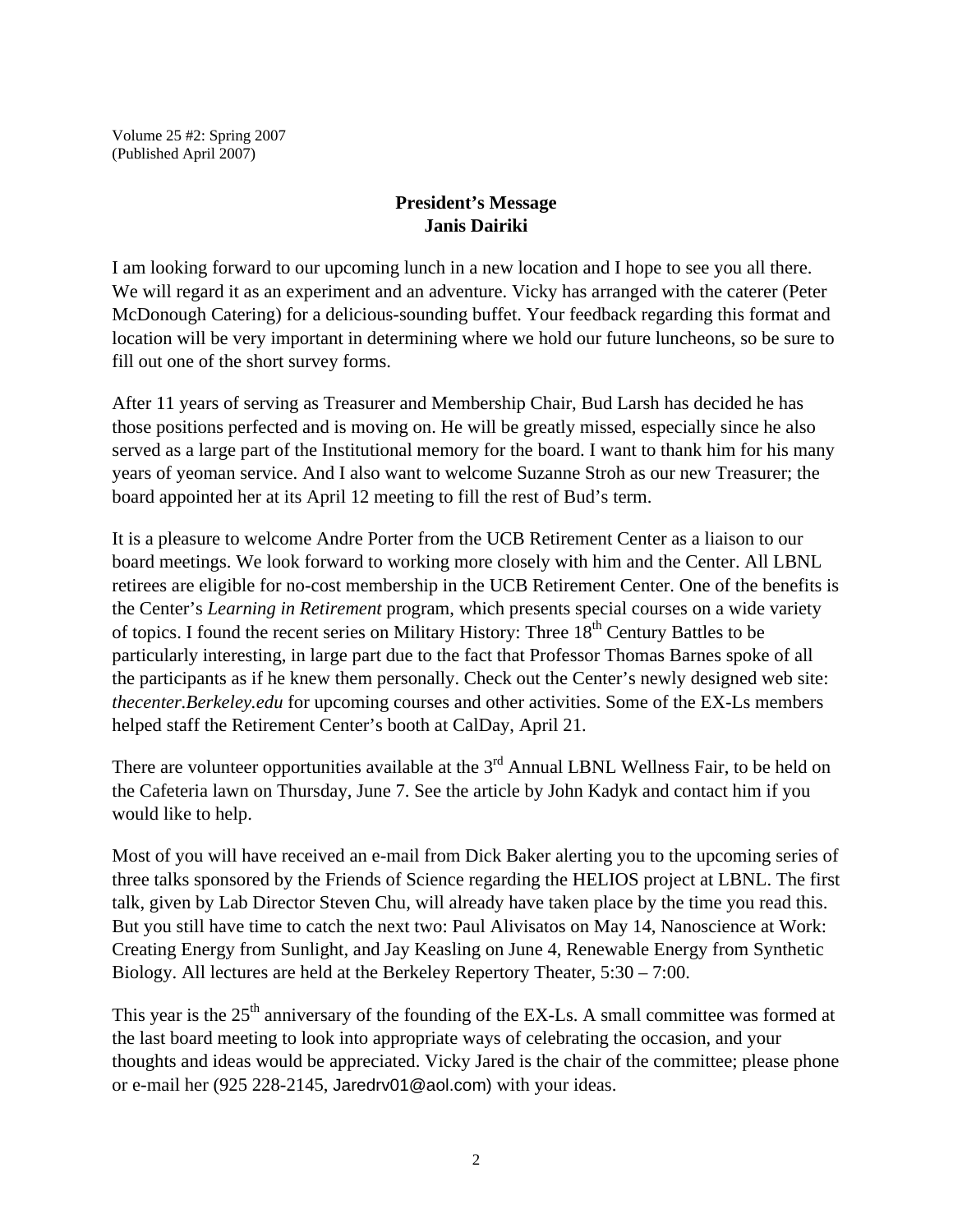

**2007 Spring Lunch**

| Date:                | Thursday, May 17, 2007                                                                                                                        |  |
|----------------------|-----------------------------------------------------------------------------------------------------------------------------------------------|--|
| <b>Where:</b>        | Berkeley Yacht Club ← Note the different location (directions on p7)<br>1 Seawall Drive (at the foot of University Avenue)<br><b>Berkeley</b> |  |
| Time:                | No-host Bar: 11:30 AM<br>Lunch Served: 12:00 Noon                                                                                             |  |
| <b>Speaker:</b>      | Dale Hansen                                                                                                                                   |  |
| Subject:             | <b>FDR's Floating White House</b>                                                                                                             |  |
| Menu:                | Extensive buffet (beef, salmon, chicken, vegetables, dessert)<br>Caesar salad (served family-style at table)                                  |  |
| Cost:                | \$25 per person (PREPAID) ← Note the 2007 price                                                                                               |  |
| <b>Reservations:</b> | Please make checks payable to EX-Ls. Send to<br><b>Vicky Jared</b><br>4849 John Muir Road<br>Martinez, CA 94553                               |  |
|                      | It is absolutely imperative that Vicky receive your<br>reservations by May 14, 2007                                                           |  |

**(Reservation slip on page 15)**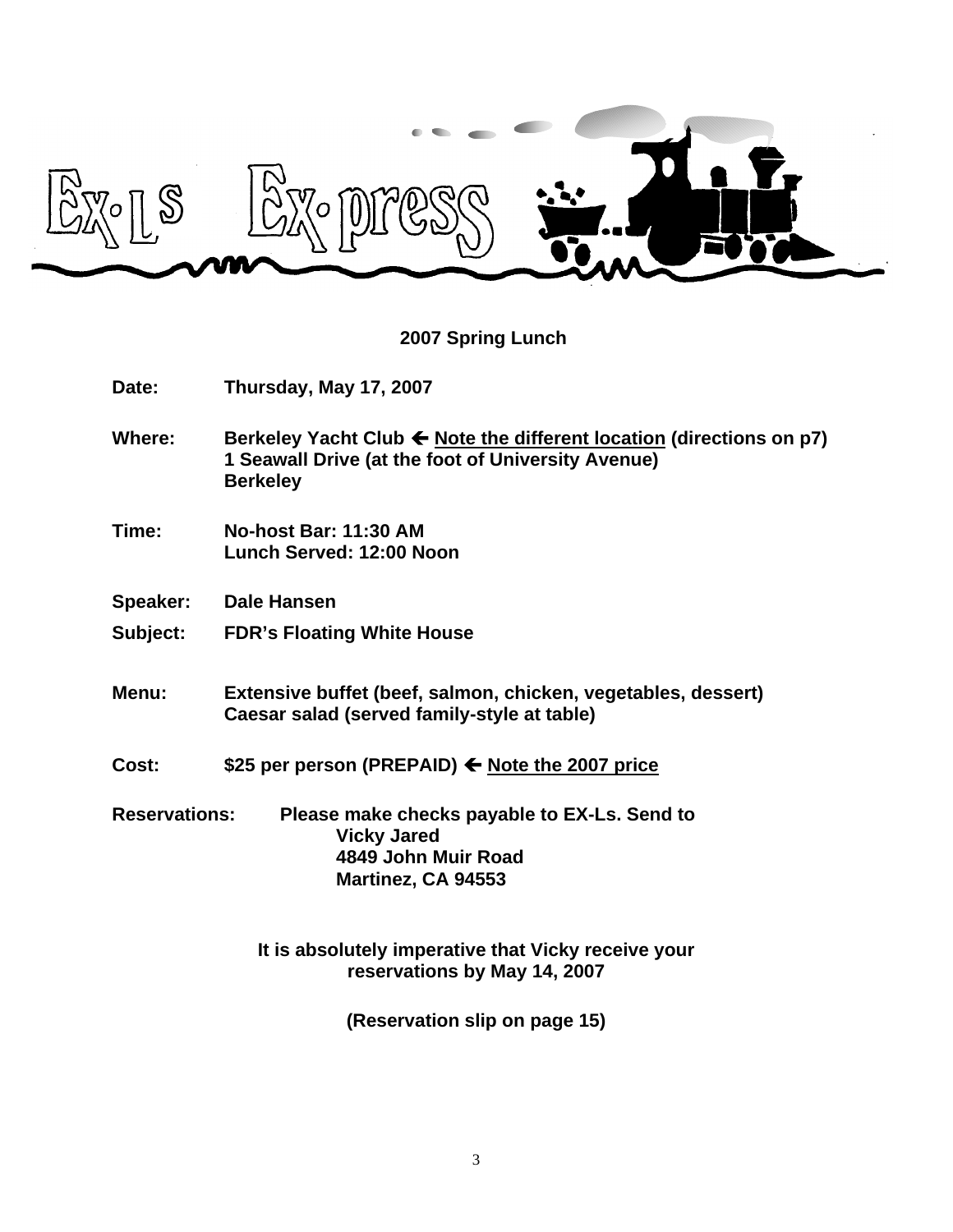#### **From our February Lunch**

*Reported by Jose Alonso.* Rick Morrow, one of the prime CalTrans Construction Managers for the Bay Bridge reconstruction, gave the assembled EX-Ls at our February luncheon a fascinating talk about the new bridge project, with wonderful graphics and photos of the ongoing construction, as well as spectacular renderings of the completed bridge.

Designed to withstand the strongest earthquake anticipated in the next 1500 years, the new bridge is an engineering masterpiece with eye-catching beauty for both the observer and the driver. [Hmmm…is "eye-catching beauty" for the driver really an advantage? ed] The Self- Anchored Suspension span, largest of its kind in the world, arches from its single tower over the east side of Yerba Buena Island (YBI), echoing the existing towers of the western span. While traveling eastward, one will be able to enjoy the magnificent panorama of the East Bay hills instead of the underside of steel trusses.

Prompted by the substantial damage from the 1989 Loma Prieta earthquake, and the subsequent analysis that the eastern span would probably not survive a stronger quake, major work on the Bay Bridge was inevitable.

The 5-year retrofitting of the Western Span has now been completed. It included the installation of almost 10,000 tons of structural steel, replacement of the half-million original rivets with almost one million high-strength steel bolts, installation of viscous dampers, and strengthening of the decks with new bracing. While most of this work was not visible to the motorists, it represents a very substantial rebuild of this Span.

The Eastern Span project calls for a total replacement of the original bridge. It consists of a new Skyway section rising from the Oakland shoreline, joining to the afore-mentioned Self-Anchored Suspension (SAS) span, with the roadway then curving in to meet the existing tunnel through YBI. The original plan called for beginning of the SAS at least in parallel with the Skyway, so that completion of all sections would occur at about the same time. However, cost and funding factors, contracting issues and legislative approval have delayed the SAS portion, to where the Skyway section is almost complete today, but the SAS will not be ready until about 2013. These issues are now behind us, so progress on the SAS should be steady and visible from now forward.

The twin roadways of the Skyway, now almost complete, are supported on 14 sets of piers. We have all seen these as they have risen out of the Bay, each set of piers shepherded by its own large red construction crane. Each pier is supported by a series of piles (from 6 to 8), 2.5-meter diameter, 8 cm thick hollow steel pipes driven at slight angles up to 100 meters deep into the bay mud (which is up to 200-meters thick). To protect the resident fish population, (and much to the dismay of local seagull flocks), the pile-driving operation was surrounded by an elaborate air bubble curtain that successfully damped the shock waves from the impact of the pile driver.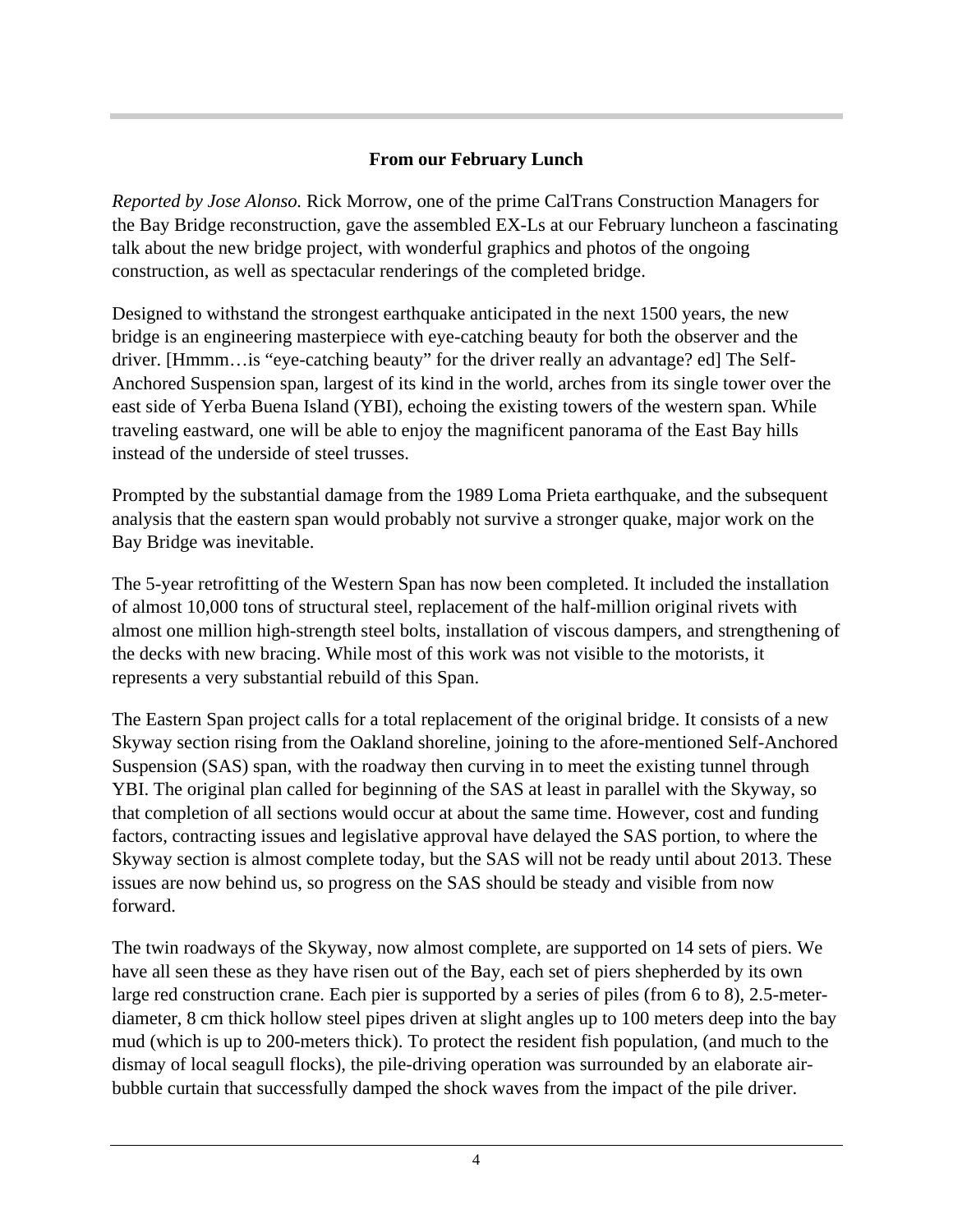These piles are to be compared to the 70-foot long wooden piles providing the foundation for the present bridge.

The piles were driven inside coffer-dams installed to allow dry access to the bay bottom, and after reaching design depth were then pumped out, and filled with rebar and concrete. They were then attached to the pier footings by an elaborate set of welded structures.

Once the piers were completed to design height, roadway sections were raised symmetrically from barges to close the gap between spans. A total of 432 segments, ~9 on each side of each pier, weighing up to 780 tons each, were cast at a yard in Stockton and barged down to the construction site. Lifting cranes were attached to either end of the expanding roadway, and the sections at either end were raised simultaneously to balance the load on the piers. The final segment was raised and installed in place on Dec 6 of last year with great fanfare and celebration!

Design for seismic safety is based on "fusible links", large-diameter hollow steel pipes installed in the roadway segments at the midpoint between piers. These will shear to relieve strain before causing damage to the concrete roadway segments. In the event of a large earthquake, lateral motion of up to 1.5 meters can be withstood in these areas without major damage.

The Self-Anchored Suspension Span will have only a single main cable, one end anchored to the deck itself at the eastern end, rising up to the top of the tower, down and wrapping around the western end of the deck, back up to the tower and then down to anchor its other end in the eastern deck.

The cable will be assembled from 137 bundles, each made up of 127 wires 5.4 mm in diameter, for a total of ~17,000 wires in a package almost 80 cm in diameter. The cable will be wrapped with a protective steel casing and sealed. Unlike a normal suspension bridge, the cable and the roadway-supporting guys will be installed after the roadway has been assembled (supported with temporary platforms).

The single tower, rising about 170 meters from the water level between the two roadways, will consist of four separate legs joined by (relatively!) thin cross-ties that also serve as fusible links in the event of a large seismic event. The suspension cable will ride in a saddle with two tracks at the top of the tower, and sweep across to the outer edges of the roadways at the farthest reaches of the span. Drivers will pass under a canopy formed by the cable and guys crossing over them as they approach the tower, then moving apart as they pass beyond the tower.

Major contracts for the elements of this span have now been let, and construction work is proceeding apace. The support structure for the support of the western end on the island is largely completed, and the first footing structure for the main pier has been lowered into place. We will be eagerly watching the tower rise from these foundations in the coming years! Major roadway installation will occur in the summer of 2012, and the whole bridge will be opened in 2013.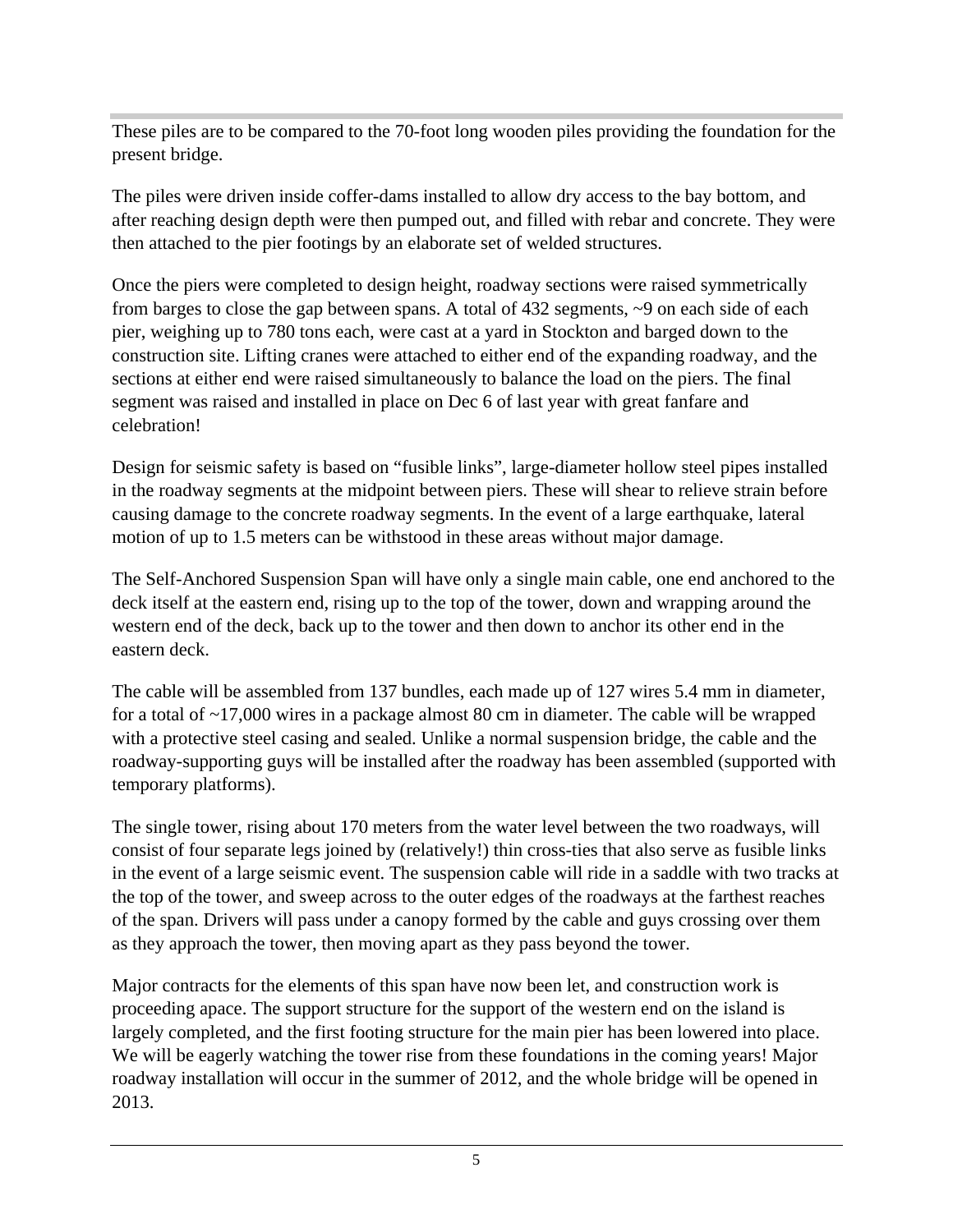One major piece of the puzzle that we will all get to know well before completion is a temporary structure that will divert traffic between the YBI tunnel and the existing Eastern Span. Construction of the section matching the new SAS with the road through the tunnel, spreading the over-and-under traffic pattern into the dual parallel roadways, requires demolition of the existing connection between the tunnel and the Eastern Span. This temporary diversion is being built over the Coast Guard station on the south side of the existing roadway. If you look carefully as you drive by you can see clearing has already started for this temporary structure.

In a lively discussion following the presentation, it came out that almost all of the heavy bridge components are coming from overseas. The saddle from Japan, steel from Korea, wires from Shanghai, cable-bands from the UK. When asked what part of the bridge was being built in the US, Rick stated that some critical components are being provided by US vendors: the huge crane barge being built in Oregon, foundation pieces fabricated in Texas, and possibly the temporary tower support system. Much of the major systems, though, are indeed coming from overseas. It is a sobering thought that domestic products have such a difficult time being competitive in the world market, even for a project on our own soil.

In the end, though, we will see a truly remarkable structure, a worthy showpiece to add to the natural and architectural marvels of our wonderful Bay Area.

For a great write-up on this project, and a super set of photos, look at [<http://www.baybridgeinfo.org/Default.aspx>](http://www.baybridgeinfo.org/Default.aspx>), and the link at this site to the extensive CalTrans photo galleries.

*Luncheon Attendees:* 

Andy DuBois John & Ann Kadyk

Bill Baker Bill Gilbert Bud Larsh Dick Baker **Example 2** Lee Glasgow **Example 2 Willard Lawrence** Willard Lawrence Winnie Baker Abe & Marjorie Branko Leskovar Josephine Barrera Tom Beales **The Solution School** Norm Goldstein **Example 3 Katherine Lucas Katherine Lucas** Roy Benedict Don Grether Josephine & Edward Gene & Myrna Binnall Connie & Edward Lundberg Bob & Elizabeth Birge Igor Blake South Barry Sim Haley Show Bonald & Bertha Miller Edgardo Browne **Edgardo Browne Edgardo Browne Edgardo Browne Edgardo Browne Edgardo Browne Edgardo Browne** Geores & Katie Buttner Paul & Nancy Henrickson Ken Mirk Winifred Corniea **Winnie Heppler** Mack & Ann Morgan Per & Eleanor Dahl Egon & Annette Hoyer Bob & Jeanne Mortiboy Janice & Ned Dairiki Roger & Lois Hughes Sybil Donn Doug Drummond Mylan Jeung Conway Peterson Ed & Pauline Fleischer Bill Gilbert Lee Glasgow Willard Lawrence Abe & Marjorie Norm Goldstein **Katherine Lucas** Connie & Edward **Jim Haley Consults Consults Consults Consults Consults Consults Consults Consults Consults Consults Consults Consults Consults Consults Consults Consults Consults Consults Consults Consults Consults Consults Consults Cons** Ingeborg Henle Paul & Nancy Henrickson Ken Mirk Winnie Heppler Mack & Ann Morgan Vicky Jared Nylan Jeung John & Ann Kadyk

Jose Alonso Glicksman Ken Lou Grondona Al Kleven Bud Larsh Willard Lawrence Branko Leskovar Ken Lou Katherine Lucas Lundberg and the state of the state of the state of the state of the state of the state of the state of the state of the state of the state of the state of the state of the state of the state of the state of the state of t Priscilla Magee Donald & Bertha Miller Robert Miller Ken Mirk Mack & Ann Morgan Bob & Jeanne Mortiboy Charles Ogden Fred Perry Conway Peterson Art & Jeff Poskanzer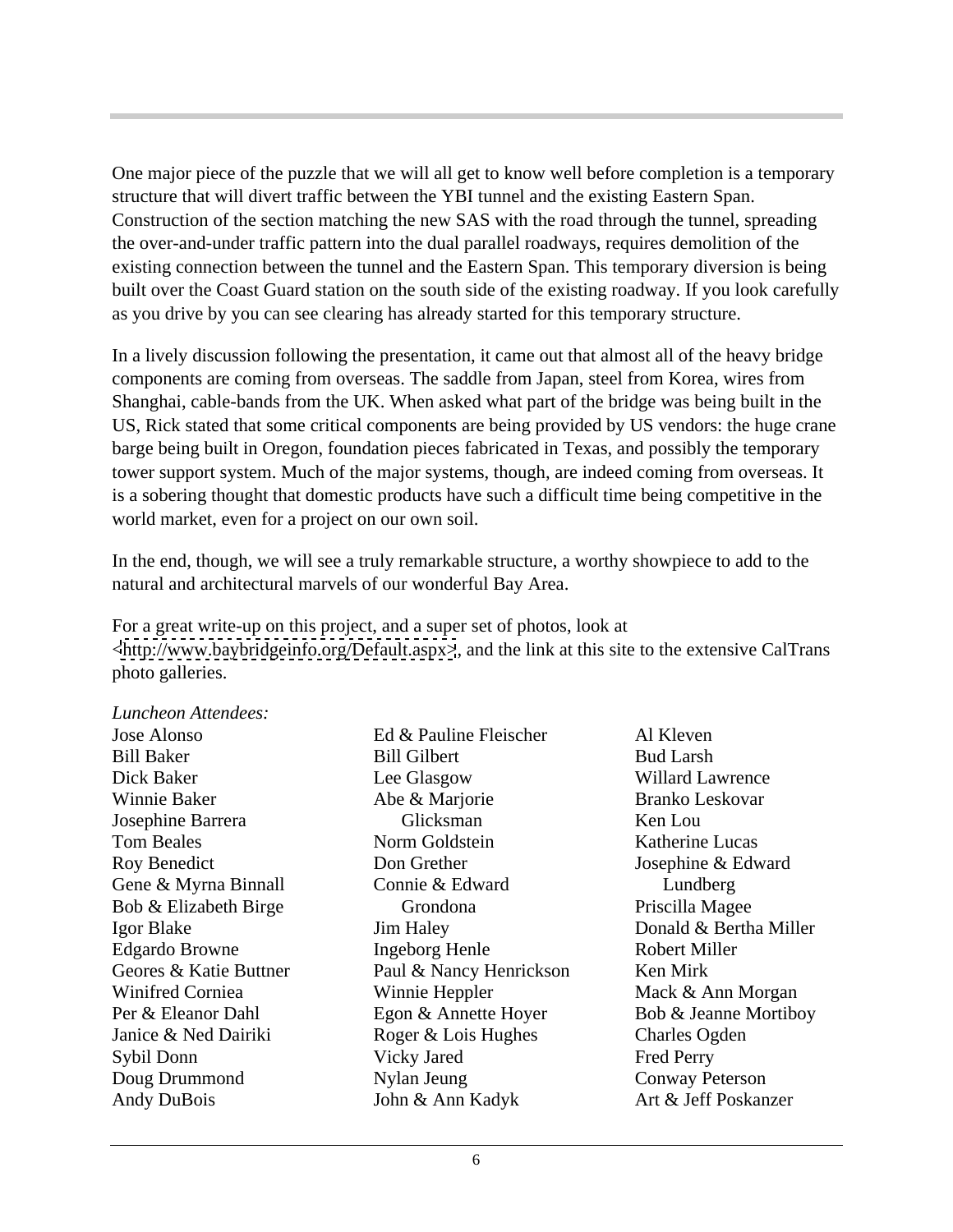Terry Powell Suzanne Stroh & guest Don Prestella Ellie & Gwen Ralph **Robbie Smits** Louise Vogelsberg Art & Mary Ann Robinson Mary Agnes & Frank Grace & Ron Walpole Sig & Cindy Rogers Stephens 5 Stephens 5 Jon & Bette Zbasnik Stephanie Roth **Subset Clubset Clubset Clubset Clubset Clubset Clubset Clubset Clubset Clubset Clubset Clubset C** Clay Sealy **Example 2** Sealy **Example 2** Sealy **Clay Sealy Clay Sealy Clay Sealy Clay Sealy Clay Sealy Clay Sealy Clay Sealy Clay Sealy Clay Sealy Clay Sealy Clay Sealy Clay Sealy Clay Sealy Clay** 

Andy Sessler Mary Agnes & Frank Grace & Ron Walpole Dave & Sally Stevens & guest Brod Haskell Robert Stokstad

Brenda Shank Suzanne Stroh & guest Elmer Silva **Elmer** Silva Starr Shulman Robbie Smits **Example 2018** Louise Vogelsberg Stephens **Stephens** Jon & Bette Zbasnik Starr Shulman Louise Vogelsberg Grace & Ron Walpole Jon & Bette Zbasnik Speaker Rick Morrow & Valerie

#### **Editor's Note**

Remember that the May luncheon is not at Spenger's, but at the Berkeley Yacht Club (directions below). The venue is particularly appropriate in view of the subject of the luncheon address: the former presidential yacht *Potomac*. We shall also be trying a buffet, for a change. (The alternative was a single entrée selection.) The Board will be soliciting your opinions about the two venues at the conclusion of the lunch. Your attention is also invited to the latest edition of an occasional feature: *News of Our Members*. Please note that the Ex-Ls has a new Official address, to go along with our new Treasurer, Suzanne Stroh. (See the last two pages.) As always, articles or ideas for articles are welcome; the deadline for each issue is ten days after the preceding Board meeting (a full year's schedule is listed on the back cover). You can contact me at david stevens@comcast.net, at 1107 Amador Ave, Berkeley 94707, or 510-524-2904. // dfs

#### **Directions to the Berkeley Yacht Club**

From the East: Go west on University Avenue, across the freeway overpass, and past the Seabreeze Market on your left. Stay on University past the Marina entrance, where University makes a slight turn to the left and then straightens again. Do not make a right turn until you are at the Municipal Fishing Pier and the Chinese Dog Warrior sculpture, at the extreme west end of University Ave.

Turn right and go north to the end of the road, where you will see the clubhouse and parking lot entrance. Parking is free but the lot sometimes fills for large events. There is considerable overflow parking capacity in other adjacent lots.

From the North: Take Route 880 south (also called 80 west or 580 east, but it really goes south) to Berkeley, and exit at University Avenue. The exit ramp makes a 180 degree turn to the right, so that you are headed north at the stop sign. Turn LEFT onto University Avenue, so that you are going west (towards the bay), and proceed as in "From the East", above.

From the South (and from the Bay Bridge): Take Route 880 north (also called 80 east or 580 west, but it really goes north) to Berkeley, exit at University Avenue, right under the arch suspension pedestrian bridge. Follow the signs to Frontage Road and then to Fourth Street. You will end up making three right turns taking you to the westbound freeway overpass, as described in more detail in the next three paragraphs.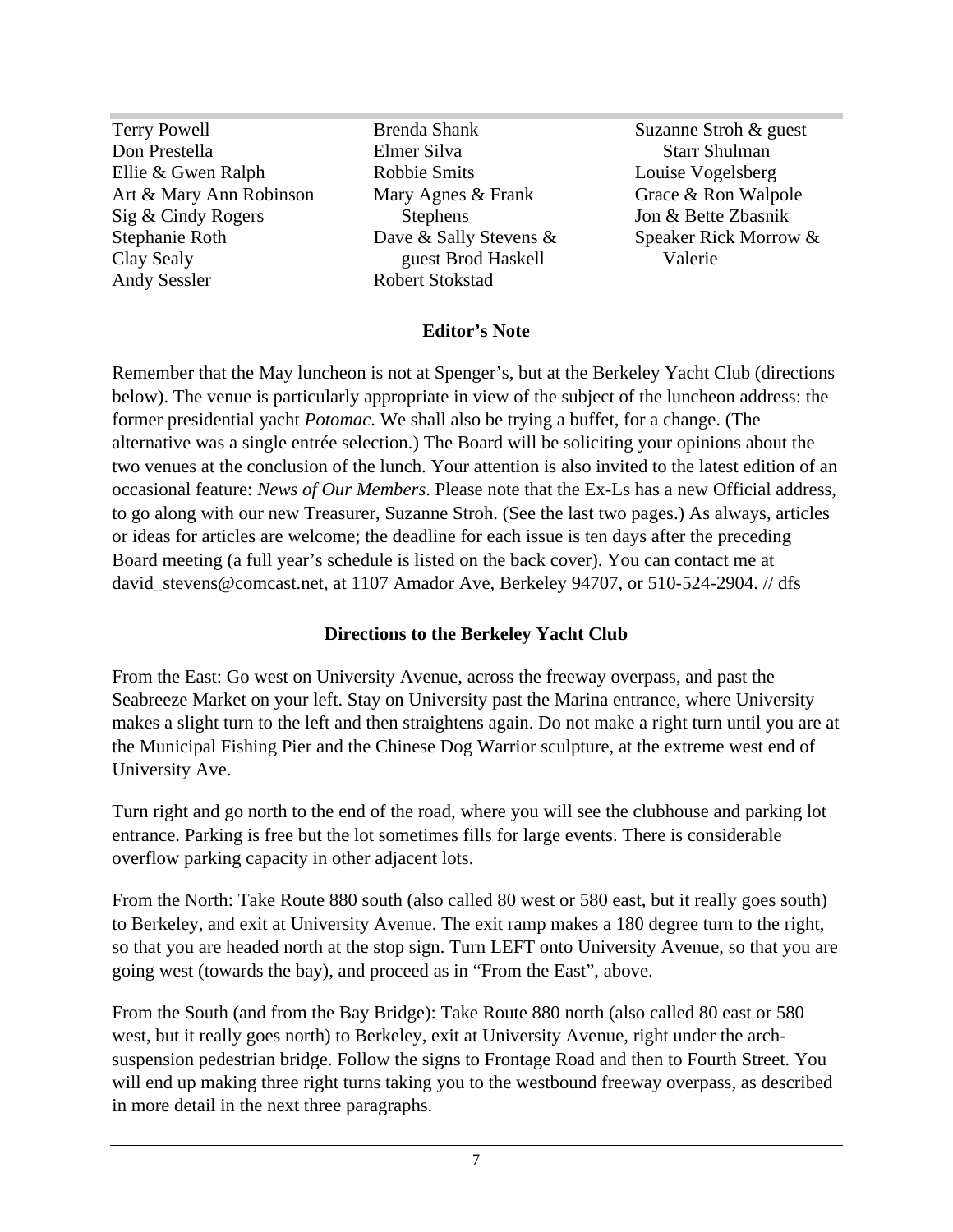The off-ramp itself can be confusing and is poorly marked. Immediately after exiting to the right, the off-ramp splits. Stay to the right at the first split, following the first sign to Frontage Rd. Do not take the left-most branch of the off-ramp that goes uphill to the University Avenue overpass.

A few feet later the off-ramp splits again. Both branches go down to street level. This time take the one to the left, following the signs to Frontage Rd. and Fourth Street. (Don't panic if you get this wrong. Either of the two incorrect branches of the off-ramp will lead to eastbound University Ave. If this happens, make a U-turn at 6th or 7th and pick up the directions again at the overpass.)

After the off-ramp, continue one short block north on Frontage Road under the University Ave. overpass, and take the first right turn about one block past the overpass onto Hearst, following the Fourth Street sign. Go about five blocks east, across the tracks and across Fourth Street, to the traffic light at 6th. Turn right on 6th, go south one block, then turn right onto University Ave., heading west. Proceed as in "From the East", above.

Public Transportation: Take the #9 Bus (schedules and maps are available on-line at <http://www.actransit.org/maps/index.php>) to the Berkeley Pier, then walk north to the Yacht Club.

#### **Suzanne Stroh takes over the purse strings**

After many years in the dual rôle of Membership Chairman and Treasurer, Bud Larsh has decided he's tired of spending other people's money, and is relinquishing control of the roster and purse to Suzanne Stroh, effectively immediately. Suzanne's address has replaced Bud's as the Official Address of the Ex-Ls, and she has moved into the Treasurer's slot on the Board of Directors. The Board thanks Bud for his years of conscientious service, and is pleased to welcome Suzanne into its august company.

#### **LBNL Wellness Fair John Kadyk**

The third annual Wellness Fair will be held at the Lab, on Thursday, June 7, at the Cafeteria lawn area, from 11:30am to 1:30pm. Participants will include all UC-sponsored health plan providers, local community programs, Health Services, the Employee Activities Association, and Cafeteria Services. The EX-Ls have been invited to participate in the event this year. Activities of the EX-Ls will be displayed at our exhibit table through our poster, brochures made for the 75th anniversary celebration, conversations with the EX-Ls on duty at the table, and copies of this Newsletter.

A BBQ lunch can be purchased. Also available will be free measurements of blood pressure, height and weight, and there will even be chair massage stands. All EX-Ls are encouraged to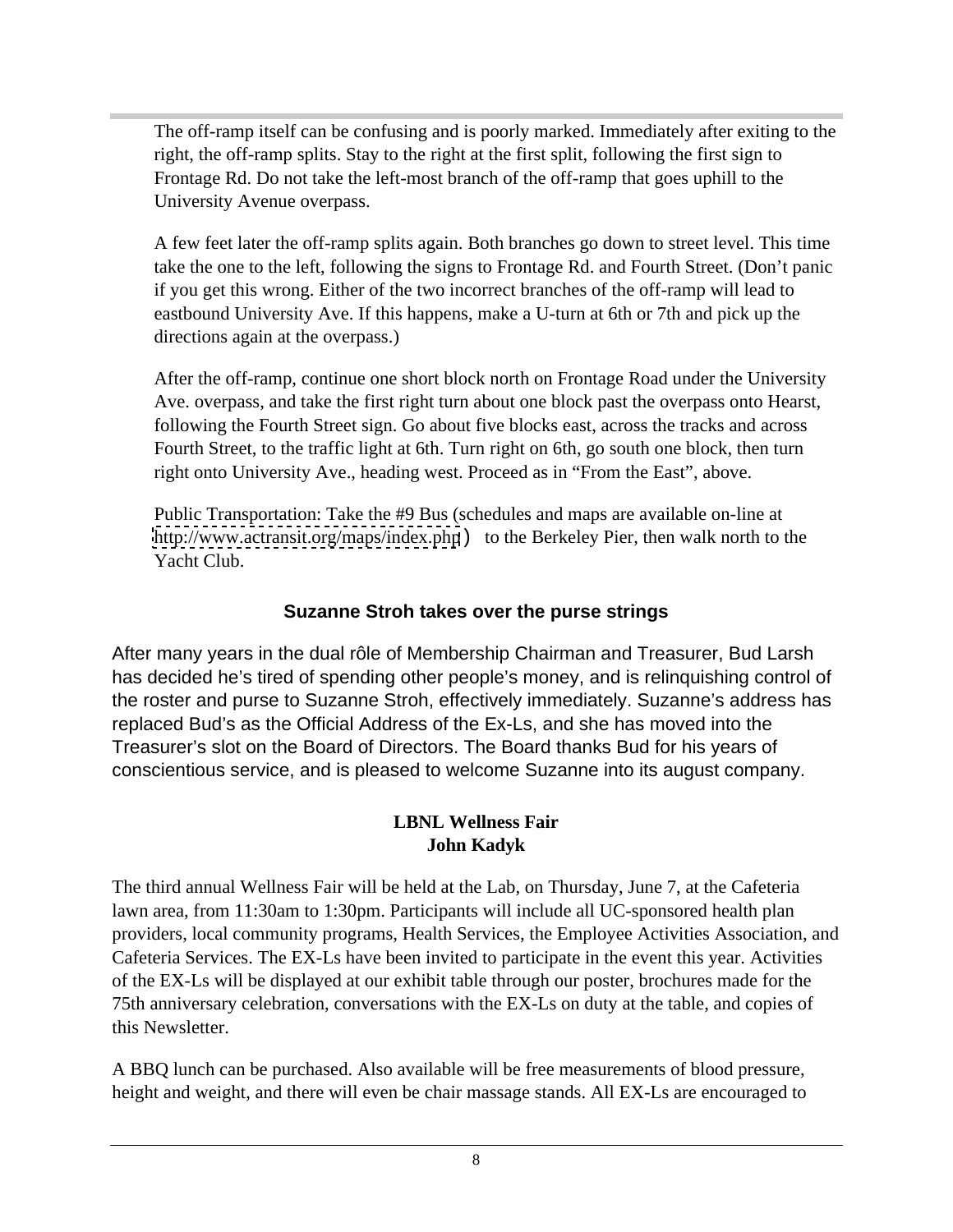attend the Fair, but you need to contact me if you do not have a valid Lab ID. I will get your name on a list for access purposes. Since parking is problematic, access by bus is probably best.

Please contact me at the Lab if you have questions or comments, or to get onto an access list: John Kadyk, 510-486-7189 or jakadyk@lbl.gov.

#### **CUCRA Report Bob Fulton, Ex-Ls CUCRA Representative**

The Spring Meeting of the Council of University of California Retiree Associations (CUCRA) took place March 22, 2007, at UCLA. Council Chair Dick Jensen opened the meeting and introduced UCLA Acting Chancellor Norman Abrams, who spoke briefly about some of the new construction projects on the UCLA campus. He also noted that UCLA expected approximately 50,000 applications this spring, out of which 11,000 will be admitted and about 4800 would show up as the freshman class.

Some CUCRA members had met on the afternoon of March 21 to discuss the issue of communication, and reported to the Council that they felt communication between the University's Office of the President (OP) and retirees could be improved. Presently the OP talks primarily to the campuses (and labs) and the campuses then talk to active employees, but not to retirees. Actually, when we retire, we are essentially transferred to the OP's care and feeding. So, the issue becomes "how does the OP get information to retirees and how do retirees make their needs known to the OP and resolve issues with the OP?" It was agreed that campus retiree centers were presently the only focus of this kind of communication, and I would like to remind Ex-Ls members that we are eligible for membership in the Berkeley Retirement Center.

Group communication between CUCRA and the Council of University of California Emeriti Associations (CUCEA) and the OP Human Resources and Benefits personnel is carried on through meetings of a Joint Benefits Committee, with membership from CUCRA and CUCEA, and folks from OP Human Resources and Benefits. Another way is CUCRA and CUCEA meeting with the OP folks at a joint CUCRA/CUCERA meeting each fall at a northern campus or laboratory. Also, at the spring meetings of each Council, a telephone hook-up allows some communication with OP.

This year's telephone hook-up covered several areas. One was the University's contracting with Fidelity Investments Tax-Exempt Services Company to increase awareness of retirement finances. Issues to be covered for retirees include: 1) basic retirement plan information, 2) help in using the net benefits web site, 3) income planning for longevity, and 4) elder care.

Other comments were that the University still wants to restart contributions to the UCRP fund in July, but the \$60 million required was not in the governor's January budget.

On health care, we were told that a complete re-bidding of the health contracts was in process for the next open enrollment period, and that they expect to have the same vision care program for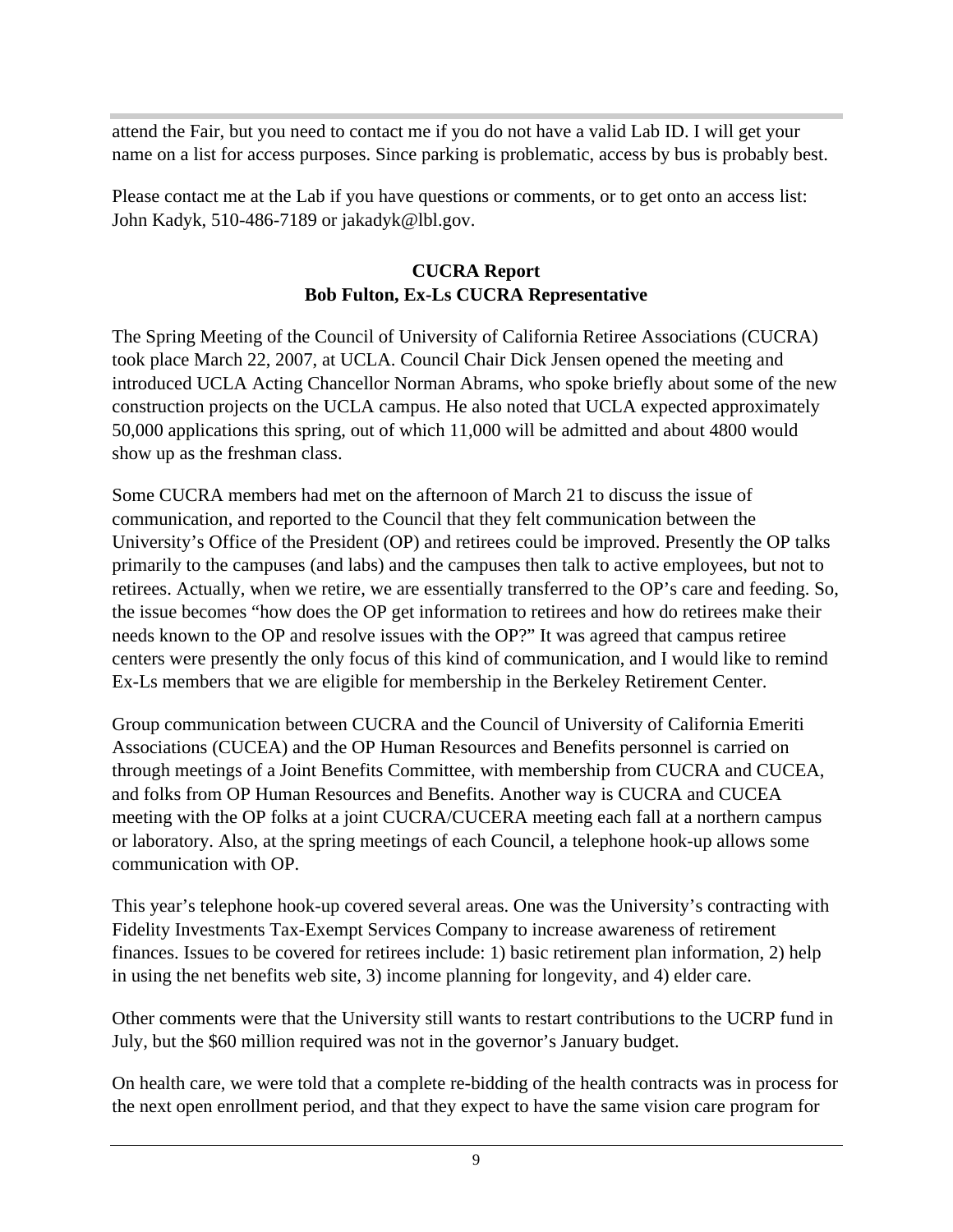UCRS retirees as is available to current employees. [Note: It has just been offered to PERS retirees, effective July 1, on a self-funding basis. ed]

After reading the last meeting's minutes, accepting the treasurer's and the nominating committee's reports, a brief discussion was held about making retiree association memberships available to retirees from other campuses/labs who may have relocated in another area. The representatives present were in general agreement that this was a good policy and would recommend it to their boards.

The meeting was adjourned at 3:00 pm.

## **News of our members**

**Lois Valcalda**, who worked in the Director's office before she retired from the Lab in 1976, was severely injured in a fire on January 26 at her home in Rossmoor. She lived in a twelve-unit building that was totally destroyed by a kitchen fire that started in the unit below her. One woman was killed and Lois was severely burned. She spent eleven weeks in the burn center at Davis. She has now been transferred to the ICU unit in Kaiser in Oakland, where, in addition to recovering from her wounds, she is fighting pneumonia. She would like to hear from her friends from the Lab. You can send cards to:

Lois Valcalda Kaiser Permanente ICU West 280 West MacArthur Blvd Oakland, CA 94611

If you would like more information, you can contact her daughter, Linda Fitzgerald, at ProLog1@comcast.net.

## **The UC Berkeley Retirement Center Andre Porter**

This is a reminder that Lawrence Berkeley National Laboratory retirees and surviving spouse beneficiaries are eligible to take advantage of the many services and programs offered by the UC Berkeley Retirement Center (UCBRC). The Center serves UC Berkeley, UC Office of the President, and LBNL. More information is available on the newly redesigned UCBRC web site at thecenter.berkeley.edu. Programs and services include:

The Learning in Retirement (LIR) program, which is in its twelfth semester. The program offers a diverse array of lectures in the natural sciences, the social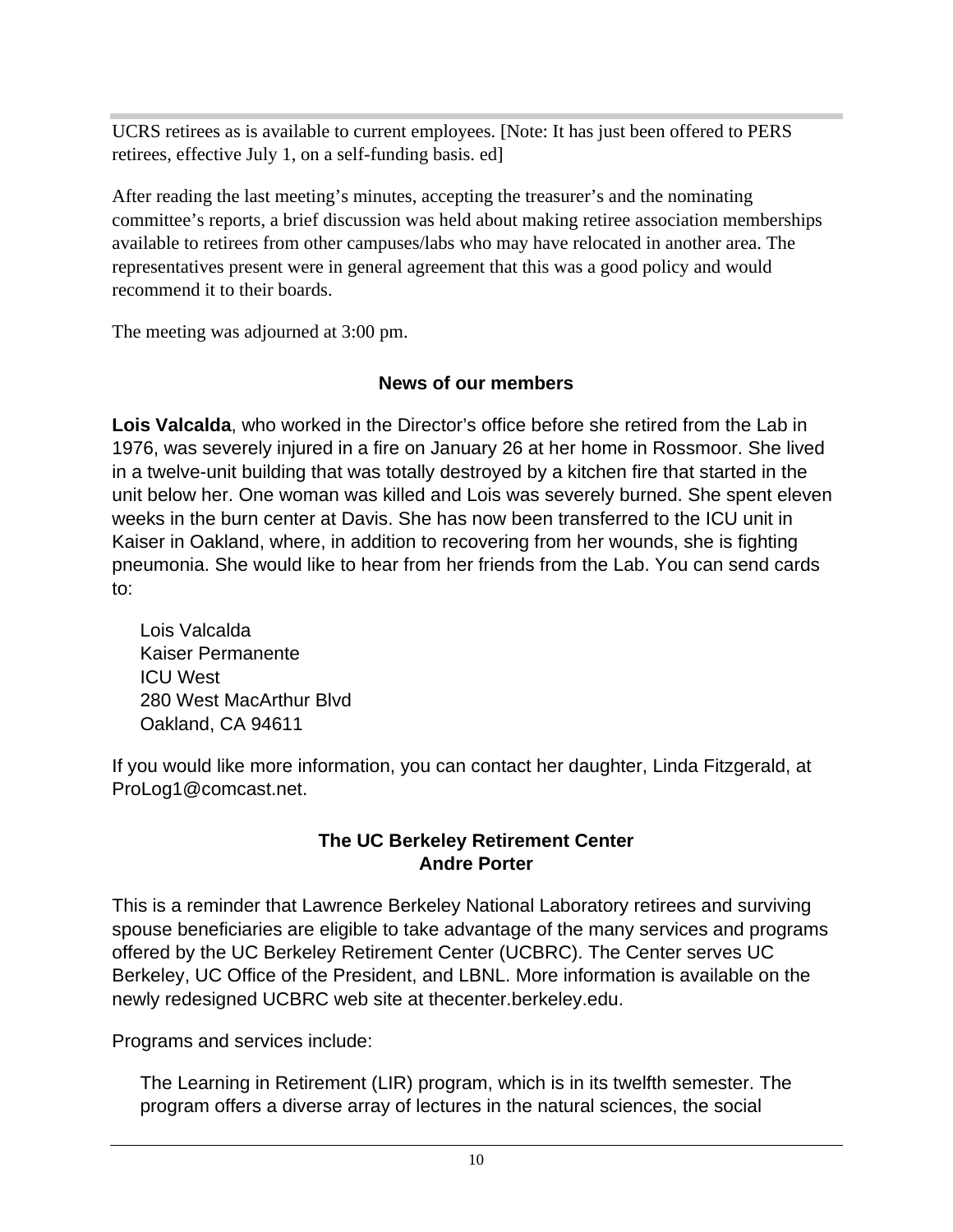sciences, the humanities, and the arts. The popularity of the program continues to grow with class attendance ranging in size from twenty-five to one hundred fifty.

The Retiree Work Opportunities (RWO) program is a free web-based service that connects retirees to hiring managers who are looking for part-time, temporary or special project work opportunities at UC Berkeley campus, LBNL, or UC Office of the President.

Computer classes tailor-made for retirees.

Email Options through the Cal Retirement Center Network (CRCN) for those who want to get or keep a berkeley.edu email address, including free e-mail forwarding and web mail for \$60 per year.

The Center publishes "The Centerpiece" newsletter distributed in spring, summer and fall.

Cal Connections offers discounted and special access to campus-based museums, athletics, performing arts, libraries and more.

To take advantage of Cal Connections you need a UCBRC retiree ID, which can be obtained by coming by the Center office on campus at 2 Boalt Hall #7200 between 1pm and 4pm daily, by phoning the Center at (510) 642-5461 or by emailing the Center at ucbrc@berkeley.edu.

#### **Some Thoughts on Long-Term Care Insurance Janis Dairiki**

Since my husband and I have not given much serious thought to the topic of long-term care (and we're not getting any younger!), we decided to check out the Long-Term Care Insurance (LTCI) presentation sponsored by the UCB Retirement Center on March 22, 2007. The program was presented by a specialist from the Health Insurance Counseling and Advocacy Program (HICAP), a state-funded program that provides unbiased professional assistance to insurance consumers. HICAP does not endorse nor sell insurance and their assistance is free of charge.

This session was an overview of long-term care and options for its financing and focused on the features and the pros and cons of long-term care insurance. The session also included information about available products and how they differ; it focused particularly on CalPERS, since all UC retirees are eligible for CalPERS plans. Here's some of what we learned.

On-line sources for information

National Clearinghouse for Long-Term Care information [\(www.longtermcare.gov](http://www.longtermcare.gov)) gives many statistics regarding LTCI, including the average costs below.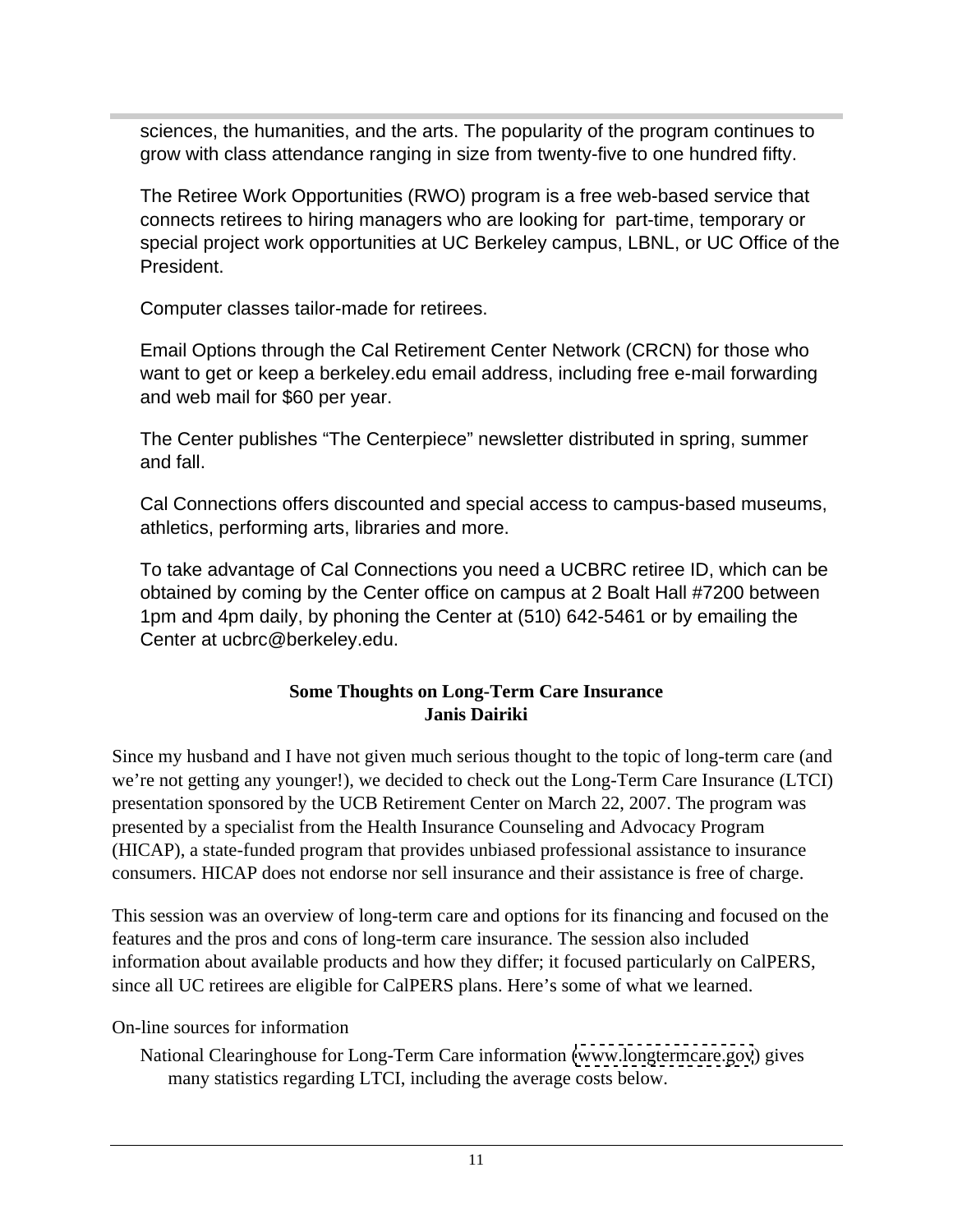CA Health Advocates: [www.CalMedicare.org/longterm](http://www.CalMedicare.org/longterm) This has a short overview of LTCI and what you should consider. CA Public Employees Retirement System: [www.calpers.ca.gov](http://www.calpers.ca.gov) CA Partnership for Long-Term care: [www.dhs.ca.gov/director/OLTC/default.htm](http://www.dhs.ca.gov/director/OLTC/default.htm) CA Dept. of Insurance: [www.insurance.ca.gov](http://www.insurance.ca.gov) - publishes an annual company rate and history guide and has a good introduction to LTCI in general. CA Advocates for Nursing Home Reform: [www.canhr.org](http://www.canhr.org) Interesting statistics **Exercise 2.1** Figure 2.1 **Contract 2.2** Figure 2.1 **Contract 2.2** Figure 2.1 **Contract 2.2** Figure 2.2 Figure 2.2 Figure 2.2 Figure 2.2 Figure 2.2 Figure 2.2 Figure 2.2 Figure 2.2 Figure 2.2 Figure Over age 65: 73% live independently 22% are limited in some activities of daily living (ADL) 5% live in nursing homes Over age 85: 50% of persons need help with one or more ADL 61% live in the community 69% of nursing home residents over age 65 are women The average cost in 2006 of Long-Term Care in Oakland (from [www.longtermcare.gov](http://www.longtermcare.gov)) was: Nursing home, private room  $$242/day$  or \$88,330/yr Nursing home, semi-private \$188/day Assisted Living Facility  $$2,766/mo$ Home Health Aid  $$30/hr$  (4-hr minimum) Homemaker Services \$20/hr

The San Francisco Chronicle noted on April 4, 2007 that care in a nursing home or other longterm facility is more expensive in San Francisco than in any other city in California. A private nursing-home room in San Francisco averages \$110,121/yr (or \$301.70/day).

See [www.sfgate.com/cgi-bin/article.cgi?f=/c/a/2007/04/04/BUGT2P0PCA40.DTL](http://www.sfgate.com/cgi-bin/article.cgi?f=/c/a/2007/04/04/BUGT2P0PCA40.DTL).<br>Insurance for long-term care represents a growing segment of the health coverage market. But while long-term care coverage can provide consumers much-needed protection from the high costs of services, the insurance is expensive. The industry has come under increasing scrutiny for problems such as rising premiums and difficulties in getting claims paid. The Chronicle article referenced above also points out that, if you can't afford to include inflation protection in a longterm care policy, you shouldn't be buying it.

**So, an important first question is whether you need insurance**. Consumer Reports (November 2003) has this advice.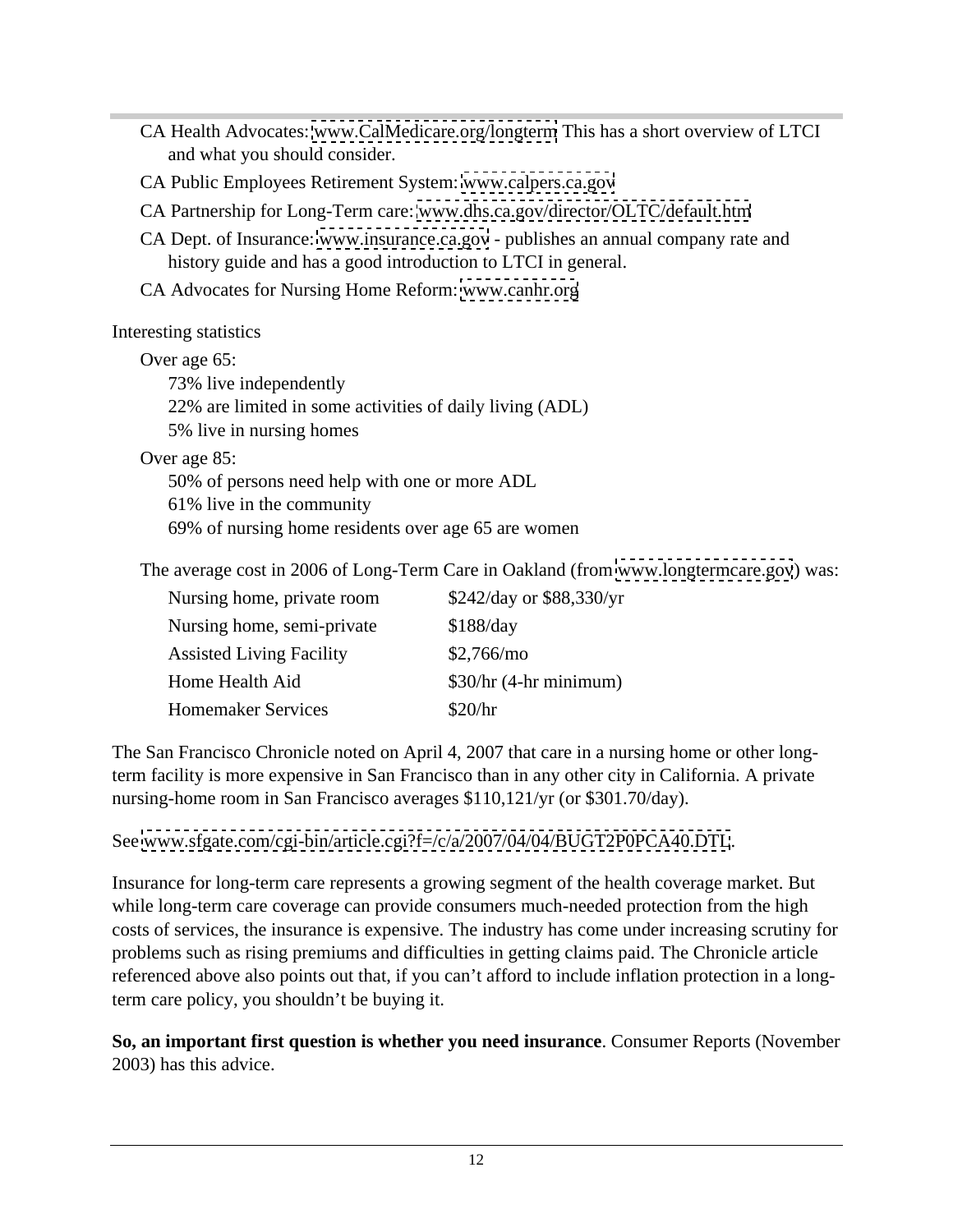Skip an insurance plan if:

Your net worth is less than \$200,000 (Medicaid will pick up the bills after you exhaust your funds), OR

your assets exceed \$1.5 million (in this case, you can self-insure.), OR

you can't afford the premiums for the necessary coverage.

Consider an insurance plan if:

By around age 55, you have a chronic medical condition that you and your doctor believe could eventually require nursing-home care, AND

your assets are between \$200,000 and \$1.5 M and you must protect them for a spouse or relatives, AND

you have no willing or available family member to take care of you.

A friend who also attended the HICAP presentation mentioned that at a retirement orientation presentation for faculty in 2005, a Professor Emeritus from UCLA said that:

LTCI is recommended for those in the "middle range" in assets level. Those in the high range can generally afford to pay out of pocket. Those in the low range will easily become eligible for Medicaid.

He drew the dividing line between the "high range" and the "middle range" at \$500k/person. His reasoning was that it is rare that a person stays in a nursing home or in assisted living for more than 5 years. In 2005, he figured the annual cost of a nursing home was \$100k, which leads to \$500k/5 yrs/person.

If one wants to make sure that heirs receive an inheritance, even the "higher range" people might want to consider LTCI.

**Questions to ask when considering a plan** (as pointed out by HICAP).

Can I afford this policy now? In the future?

Have I compared several policies?

Have I researched companies?

Who can file the claims if I'm unable?

Have I consulted someone else? Family? HICAP?

**Get as much information as you can**. There are some excellent web sources and long-term care insurance seems to be a popular topic in the media these days. You can obtain individual counseling (free of charge) with a Long-Term Care Counselor at HICAP. Call (510) 839-0393 or (800) 434-0222 (statewide).

It is also worthwhile checking out CalPERS. Since attending this presentation, I have learned that many of my fellow LBNL and UCB retirees are (mostly contentedly) enrolled in a CalPERS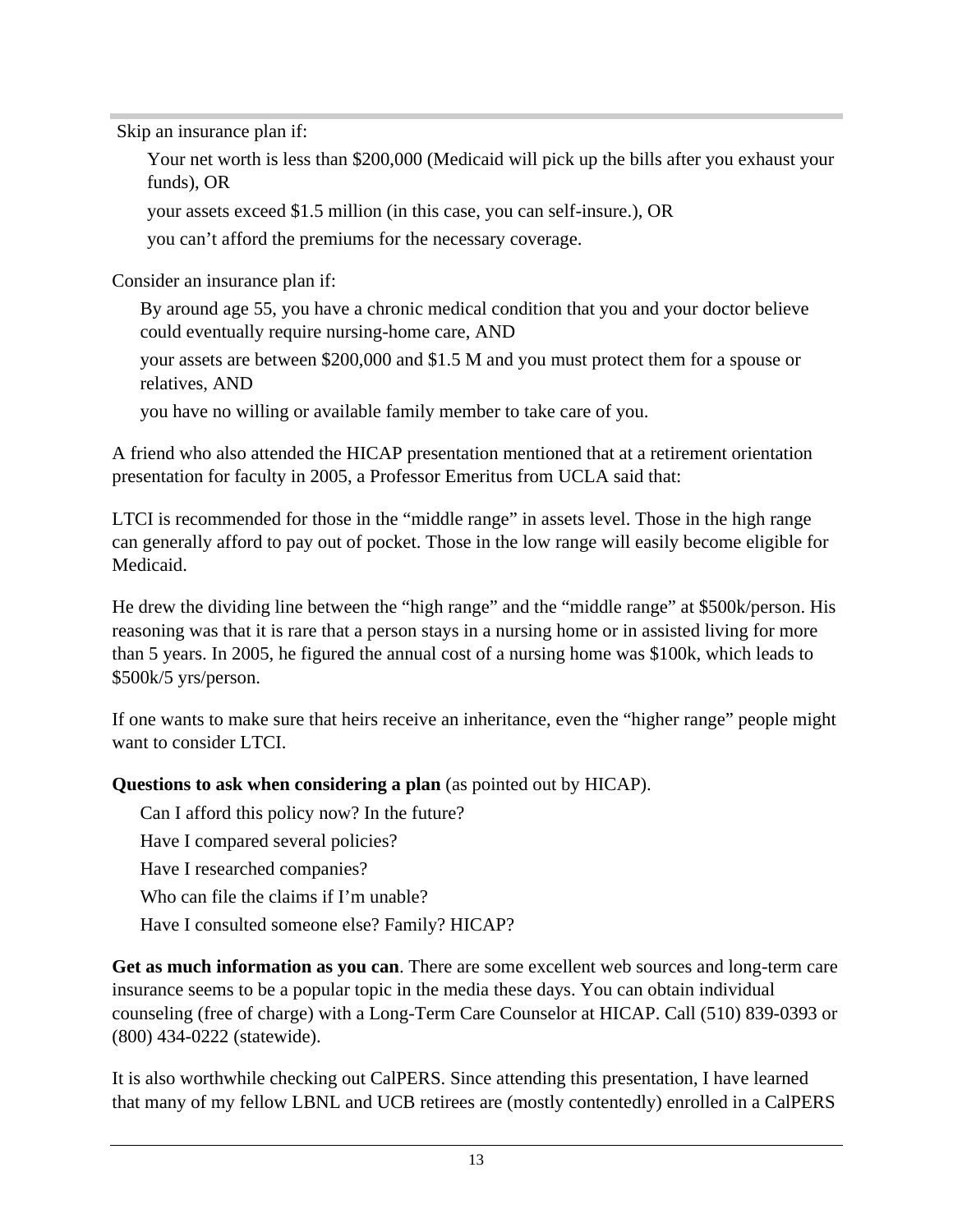LTCI program (but note that CalPERS has just announced an average ~33% premium increase). This is a self-funded program offered to CA public employees, retirees, their spouses, parents, parents-in-law, and adult siblings between ages 18-79. CalPERS has an annual open enrollment period; the current one is April 1 – June 30.

#### **Webbles**

1. We have often been told that those of us from California have no identifiable regional accent … but is this true? You can find out about your accent by taking the quiz at [http://www.gotoquiz.com/what\\_american\\_accent\\_do\\_you\\_have](http://www.gotoquiz.com/what_american_accent_do_you_have)

#### 2. Excerpts from a blonde's year in review:

January - Took her new scarf back to the store because it was too tight.

- March Got excited when she finished a jigsaw puzzle in 6 months because the box said "2-4 years".
- April Was trapped on an escalator for hours when the power went out.
- June Couldn't learn to water ski because she couldn't find a lake with a slope.
- July After losing in a breast stroke swimming competition, complained to the judges that the other swimmers were using their arms.
- September When asked what the capital of California was, answered "C".

October – Stopped buying M&Ms because they are so hard to peel.

- November Baked a turkey for 4 days because the instructions said, 1 hour per pound, and she weighed 120 pounds.
- December Couldn't call 911 because there was no 11 on any of the phone buttons.
- 3. Florida classified ads

#### WINNING SMILE: TAMARAC:

Active grandmother with original teeth seeking a dedicated flosser to share rare steaks, corn on the cob, and caramel candy.

#### IN MINT CONDITION:

Male, 1932, high mileage, good condition, some hair, many new parts, including hip, knee, cornea, valves. Isn't in running condition, but walks well.

#### LONG-TERM COMMITMENT: BOCA TECA:

Recent widow who has just buried fourth husband, is looking for someone to round out a six-unit plot. Dizziness, fainting, shortness of breath not a problem.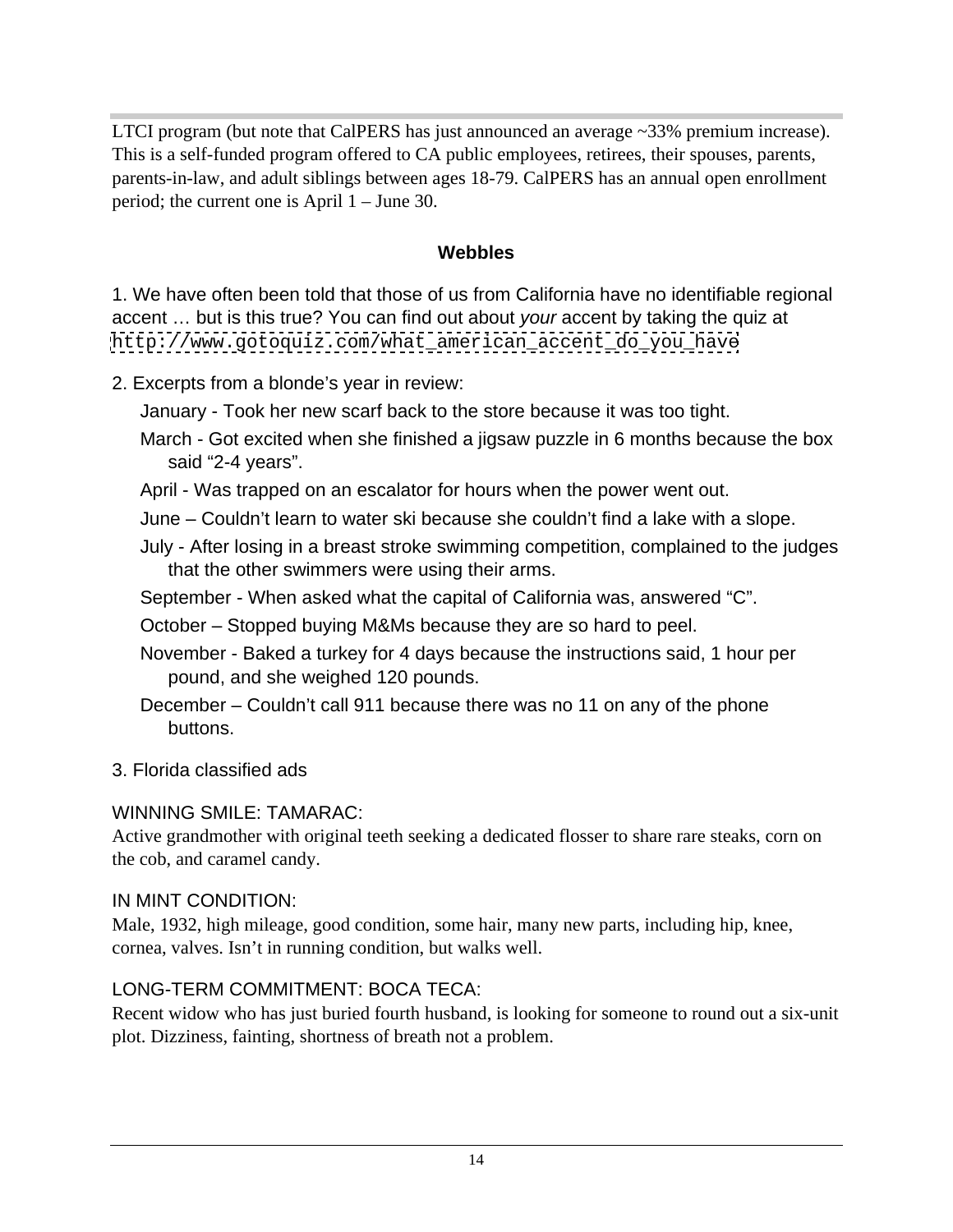| <b>SEE YOU AT THE May 17 LUNCHEON</b>                 |                         |
|-------------------------------------------------------|-------------------------|
| <b>To:</b> Vicky Jared                                |                         |
| 4849 John Muir Road<br><b>Martinez, CA 94553</b>      |                         |
| Be sure to make reservations by May 14                |                         |
| From:                                                 |                         |
| I plan to attend the Ex-Ls luncheon<br>$>>$ \$25pp << | <b>PREPAID</b>          |
| I I will bring guest(s). Name(s) of guest(s):         |                         |
| Menu: Buffet: Advance choice not required             |                         |
| <b>I</b> Please make check payable to Ex-Ls           | <b>Total Enclosed:</b>  |
|                                                       |                         |
| <b>In Memoriam</b>                                    |                         |
| <b>Wilfred Bigelow</b><br><b>Howard Browne</b>        | >>WELCOME NEW MEMBERS<< |
| <b>Tony Carvahlo</b><br><b>Syl Clark</b>              |                         |

**Marian Crew Jesse Fuller Joan Goodman Harold Haas Marvin A. Jorgenson \*\*Mike Long\*\* Georgella Perry John C. Richards** Patrick G. Yarnold **Contract Contract Contract Contract Contract Contract Contract Contract Contract Contract Contract Contract Contract Contract Contract Contract Contract Contract Contract Contract Contract Contract Cont** 

| <b>Robert Avery</b><br><b>Edgardo Browne</b> |
|----------------------------------------------|
| <b>Jim Carroll</b><br><b>Rich Cobb</b>       |
| <b>Ted de Castro</b><br><b>Art Poskanzer</b> |

\*\*Notice: There were two people named Mike Long who worked at LBL. The Memoriam is not referring to the Mike Long who lives in Montana. (EX-Ls Webmaster)

Reminder for continuing members: **Membership dues are now payable.** Membership in EX-Ls is open to all past employees of LBL/LBNL. Annual dues are \$12 per family, forgiven during the calendar year of joining for new members. New members, please include your name, address, phone number, and e-mail address if you wish to be included in the e-mail distribution list. Also, please include any other information you would like included in the annual membership directory, such as spouse's name, e-mail address, or fax number. Please send your check payable to EX-Ls to: to EX-Ls to:  $\blacksquare$ 

> **Suzanne Stroh, Treasurer 530 Curtis Street Albany, CA 94706**